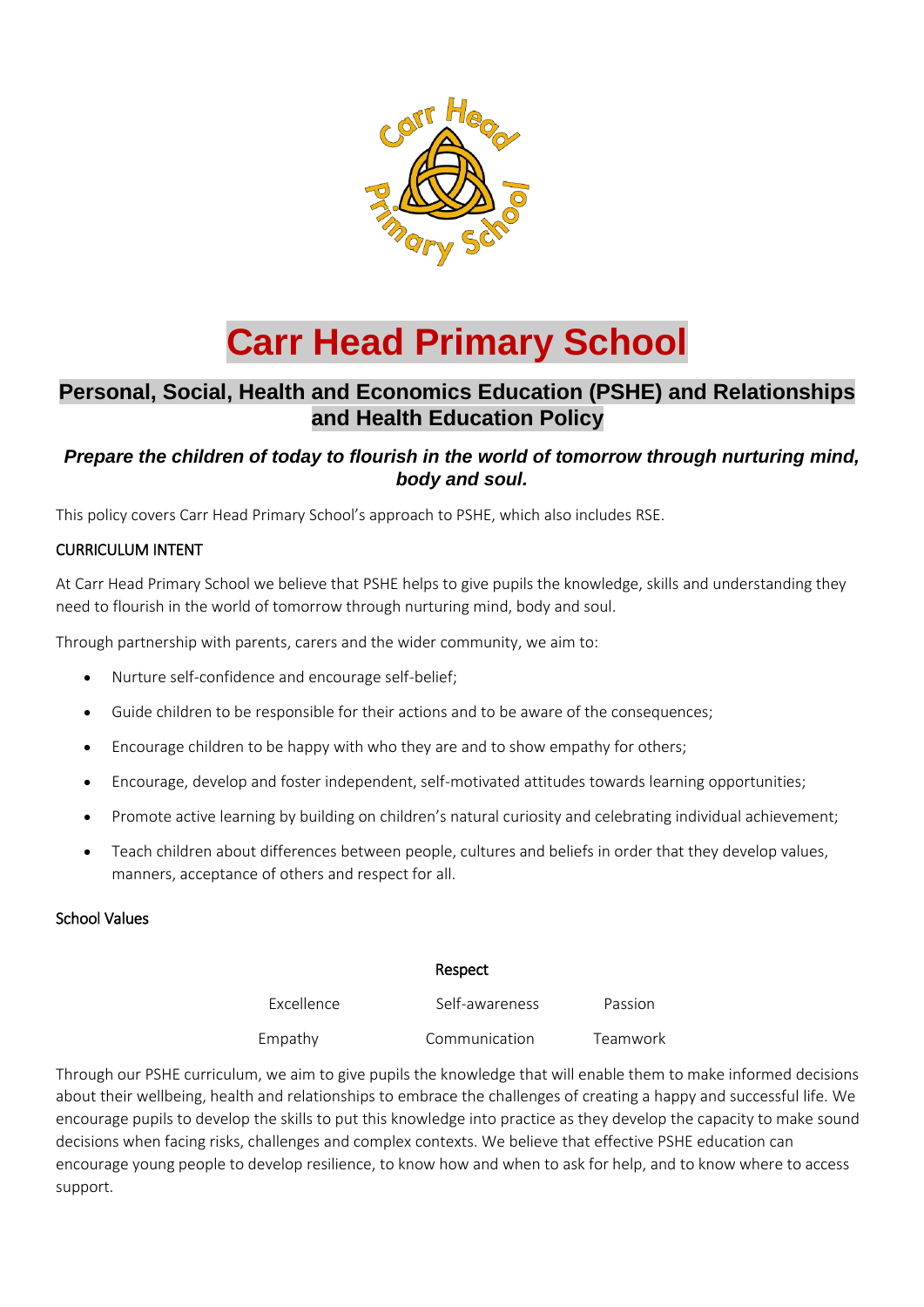Through high quality, evidence-based and age-appropriate teaching of PSHE pupils can become more prepared for the opportunities, responsibilities and experiences of adult life. It also enables the Carr Head family to promote the spiritual, moral, social, cultural, mental and physical development of pupils, at school and in society according to legislation.

We aim to ensure that PSHE is inclusive and meets the needs of all our pupils, including those with special educational needs and disabilities (SEND). We aim to ensure that PSHE fosters gender quality and LGBT+ equality.

## IMPLEMENTATION

## Roles and responsibilities

The PSHE programme is led by the PSHE subject leader who is supported by a link PSHE governor (Mr. R Gumley). PSHE lessons are taught by the class teacher or an HLTA who is delivering lessons when covering for PPA time. The lessons are supported and enhanced by visitors and external agencies. Teaching staff will receive training to meet identified CPD needs and to support the needs of the children they work with.

## Legislation (statutory regulations and guidance)

Under the new guidance issued by the DfE, by September 2020, Relationships Education and Health Education at primary school will be statutory. These new statutory requirements do not extend to Sex Education at KS 1 and 2 (beyond the biological/reproductive aspects schools are already required to cover in science). The parental right to withdraw pupils from RSE remains in primary education, for aspects of sex education which are not part of the Science curriculum. Parents will not be able to withdraw their children from any aspect of Relationships Education or Health Education (which includes learning about the changing adolescent body and puberty). Parents will be able to withdraw their children from any aspects of Sex Education other than those which are part of the science curriculum. At Carr Head we believe that, to be effective, RSE and Health Education should always be taught as part of a broader PSHE education programme that not only incorporates the statutory elements issued by the DfE but also includes any aspects of the PSHE curriculum which responds to and reflects the needs of the children at Carr Head.

## Our PSHE curriculum delivers the mandatory subjects within RSE and does not cover the non-mandatory sex education other than that covered in the science curriculum.

#### Curriculum design

At Carr Head, our RSE and Health Education programme is an integral part of our whole school PSHE education provision. Our PSHE curriculum for key stages 1 and 2 is built on a question-based model. The programme of study sets out learning opportunities in three core themes: Health and Wellbeing, Relationships, and Living in the Wider World.

#### It comprises:

- a long term plan for the year across all year groups
- separate grids for each year group, setting out learning objectives and key vocabulary for each half-term
- links to high quality and quality assured resources (Discovery Education resources, PSHE Association resources and appropriate resources carrying the PSHE Association's Quality Mark) that support each module.

The PSHE education curriculum is tailored to the needs of our pupils, so can be adapted by teacher in a way that best suits the needs of the children in their class. Developmental progression is built in by revisiting themes year on year, building on and extending prior learning.

Our programme will be taught through a range of teaching methods and interactive activities. Some lessons are supported and enhanced by visitors and external agencies. Lessons will be differentiated to ensure learning can meet the needs of all children by considering how the activities might need to be differentiated for individual pupils and identifying the resources required. Where relevant, lessons will link to and complement learning in other areas of the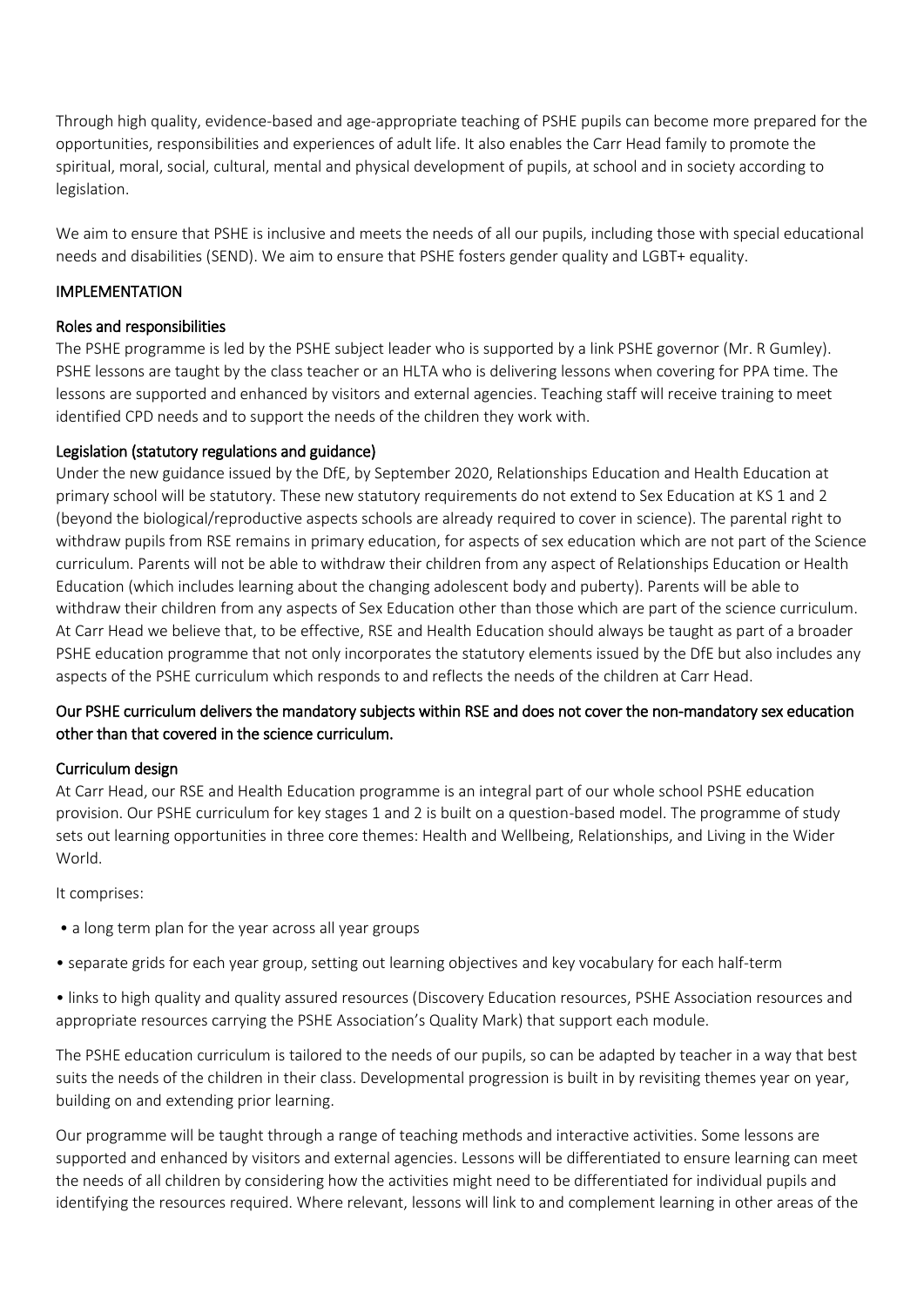curriculum. Children will be encouraged to reflect on their own learning and progress by incorporating assessment for learning and opportunities for children consider what the learning means for their lives.

An overview of the learning in each year group can be found at the end of this policy.

## Safe and Effective practice

Teachers will establish a safe learning environment with clear boundaries to help children feel confident to share their ideas, values and attitudes without fear of negative feedback from their peers using a group discussion agreement. A safe learning environment with clear boundaries also helps teachers to manage discussions on sensitive issues with greater confidence. At Carr Head, teachers follow a good practice help sheet and guidance for establishing the group discussion agreement to set ground rules.

## Dealing with sensitive issues:

It is expected that teachers and pupils will follow the protocols set out below in sessions that are based on discussion:

- No individual (teacher or pupil) will have to answer a personal question
- No individual will be forced to take part in a discussion
- Only the correct names for body parts will be used
- Meanings of words will be explained in a sensible and factual way

Teachers may use their discretion in responding to questions and may advise that an answer to the question will be found for the pupil, taking into consideration that the appropriate person to answer a question is a parent/carer.

Where a member of staff is concerned that a child protection issue is arising it is his/her responsibility to follow the school's Safeguarding Policy.

## Safeguarding

Teachers at Carr Head are aware that effective PSHE, which brings an understanding of what is and what is not appropriate in a relationship, can lead to a disclosure of a child protection issue. Teachers will follow the school's Safeguarding policy. This also covers any issues which may arise when considering visitors/external agencies which support the delivery of PSHE.

## Engaging stakeholders

The policy will be available to parents through the school website.

We work closely with parents to ensure that they are fully aware of what is being taught and provide additional resources and support through consultation and via the curriculum maps and other information on the website.

## IMPACT

## Monitoring, reporting and evaluation

It is the subject leader's responsibility to:

- Ensure that PSHE and RSE occur in the school's curriculum according to the national curriculum and the policy.
- Evaluate the effectiveness of the school's programme.

PSHE and RSE will be reported in line with the school's reporting policy.

## Assessment

At Carr Head, we believe that it is important for pupils to have opportunities to reflect on their learning. It is also important for teachers to feel confident that learning has taken place, to be able to demonstrate progress and to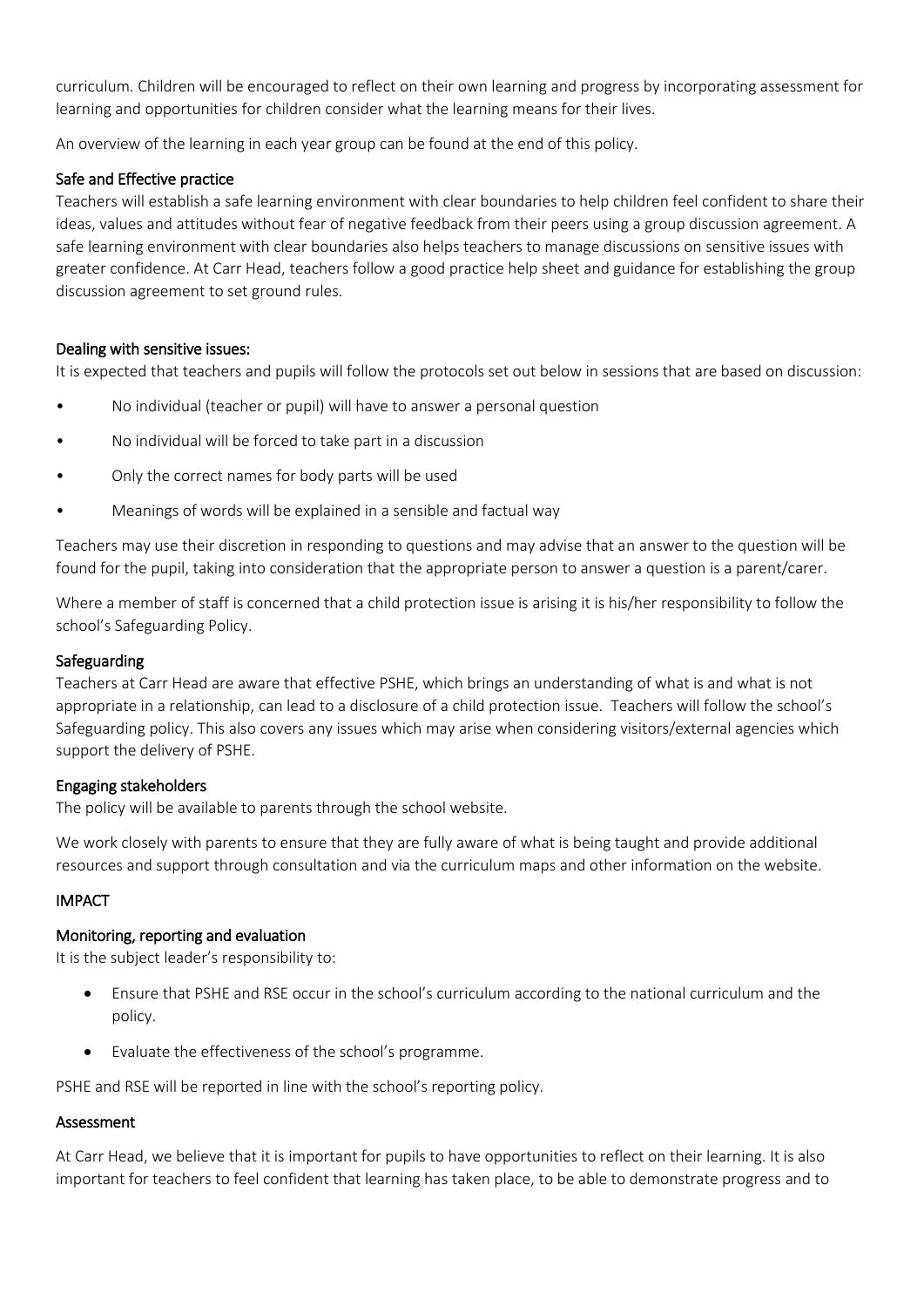identify future learning needs. Assessment will enable us to see the impact PSHE education is having for pupils and for whole-school outcomes.

The Department for Education (DfE) states in the statutory guidance for Relationships, Sex and Health education that "schools should have the same high expectations of the quality of pupils' work in these subjects as for other curriculum areas"

We recognise that it is difficult for teachers to accurately assess a pupil's self-confidence or sense of their own identity and values. However, by giving pupils an opportunity to reflect on their learning they have the chance to decide whether they feel more confident, or have a firmer sense of their own beliefs and opinions than they did before a particular series of lessons. We believe that personal reflection in PSHE education lessons is essential, and will give pupils the time and space within the lessons to reflect on this, either privately or through discussion. The assessing of learning in PSHE education will use a combination of teacher assessment and pupil self- and peer assessment*.* 

It has been recognized that the model of assessment that is most meaningful in PSHE education is ipsative assessment. At Carr Head, assessment of PSHE will compare where a pupil is at the end of a lesson or series of lessons against where they were before the lesson(s). The benchmark against which progress is measured will be the pupil's own starting point, not the performance of others.

Guidance on this is provided for teachers at Carr Head through the Primary Assessment Guide and Models of Assessment document.

#### Review Framework

The policy will be reviewed annually (or sooner in the event of revised legislation or guidance)

Review Date: July 2023